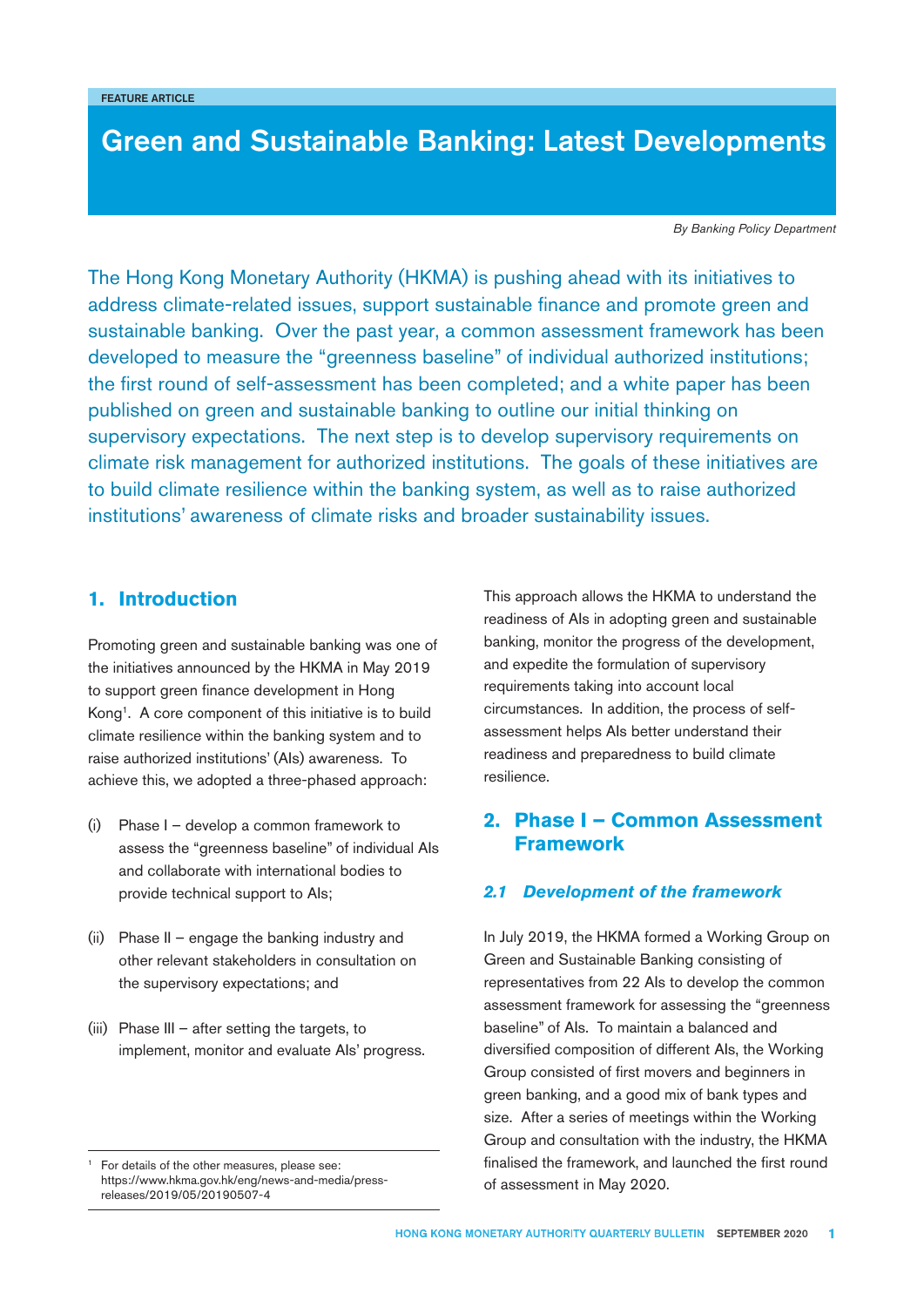#### **FEATURE ARTICLE**

#### **GREEN AND SUSTAINABLE BANKING: LATEST DEVELOPMENTS**

#### *2.2 Overview of the framework*

The framework collects information surrounding 20 elements grouped under six broad categories (Chart 1) covering AIs' stages of development in preparations for managing climate and environmental risks. The self-assessment exercise is conducted by AIs focusing on the financial risks (e.g. credit risk and market risk) associated with climate and environmental issues. AIs are required to report their level of development in relation to each element, on a scale from 0 to 3 for climate risks and broader environmental risks separately (Table 1). AIs are also required to answer all assessment questions and some additional quantitative questions to demonstrate their progress in certain elements.

#### CHART 1

Overview of the broad categories and elements of the common assessment framework



#### TABLE 1

General meaning of each stage

| General measurement of stages of development |                                                  |  |
|----------------------------------------------|--------------------------------------------------|--|
| 0                                            | Not yet started                                  |  |
|                                              | Concrete plan                                    |  |
| $\overline{2}$                               | Acting in progress as planned                    |  |
| 3                                            | Monitoring the progress with ongoing enhancement |  |

## **2.3** Key considerations in developing the *framework*

The framework covers the major areas on which an institution will need to focus when addressing climate and environmental risks. These areas can also be found in other similar frameworks adopted by international bodies, including the Task Force on Climate-related Financial Disclosures and the Central Banks and Supervisors Network for Greening the Financial System (NGFS).

Our initial focus is on AIs' banking activities, including their lending and proprietary investment activities. However, AIs' own operation and business continuity plans are not excluded from the assessment if they are relevant to any particular part of the assessment (e.g. targets and indicators). When AIs achieve further progress in developing green and sustainable banking, the types of business activities to be covered in the assessment will be reviewed and expanded as appropriate over time.

The framework has also taken on board comments and suggestions made by the banking industry. For example, during industry consultations there were suggestions that consideration should be given to AIs' work already completed on non-climate-related environmental risks, as environmental risks, in general, have been explicitly considered by the industry for a long time. As such, the framework collects information on climate risks and other environmental risks separately, rather than in a combined manner, in order to provide a fuller and more accurate picture of these two types of risks.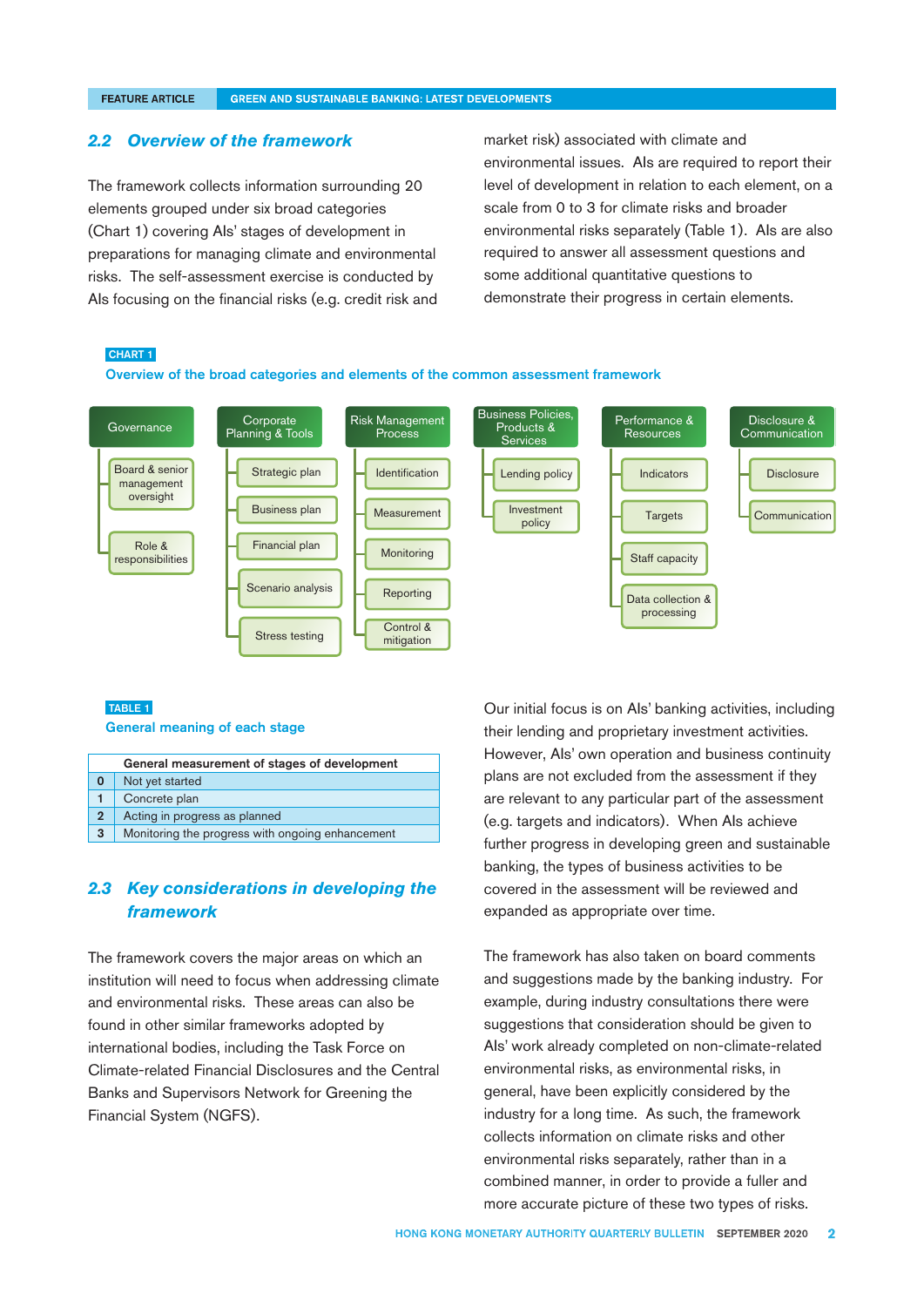#### **FEATURE ARTICLE**

#### **GREEN AND SUSTAINABLE BANKING: LATEST DEVELOPMENTS**

In the first round of assessments, 47 AIs were selected to take part in the exercise, largely based on the size of their assets and business activities. These AIs included foreign bank branches and locally incorporated banks with a meaningful presence in Hong Kong and are exposed to climate and environmental risks.

# **2.4 Preliminary results of the first** *assessment*

After receiving AIs' self-assessment results in August, we are now meeting with individual AIs to clarify their submissions and seek further information as appropriate. Some preliminary observations based on materials submitted so far include the following:

### *General observation*

Overall, most AIs are still at an early stage of adopting green and sustainable banking. Across all elements under the six categories, most respondents (38%) are in the midst of planning to incorporate climate and environmental issues into various business processes (i.e. stage "1"). This is followed by around 31% of banks that have not yet started looking at these issues (i.e. stage "0"). The remaining 31% have implemented their plans or have improved them (i.e. stages "2" and "3") (see Chart 2 below). As a general observation, large and international AIs tend to be taking the lead, probably as a result of benefiting from group policy or the requirements of their home supervisors.

#### CHART 2

Distribution of AIs at different stages of development across all elements



When focusing on an individual AI (regardless of its level of development), the variation in the reported "stages" across different elements is quite limited. This suggests that when an AI decides to incorporate climate and environmental issues into its business processes, it tends to proceed on different fronts concurrently. For example, it is very common (as observed in 76% of respondents) for an AI to report the same "stage" of development in more than half of the assessed elements.

### *Development in addressing climate risks and environmental risks*

"Environmental risks", as defined in this assessment, cover the risks posed by the exposure of AIs to activities that may potentially cause, or be affected by, environmental degradation (such as air pollution, water pollution and scarcity of fresh water, land contamination, reduced biodiversity and deforestation).<sup>2</sup> It is worth noting that the reported "stages" for addressing environmental risks are generally more advanced than that for climate risks, suggesting that AIs have been dealing with environmental risks before specifically taking into account the climate aspects (Table 2). In particular, over the years, many AIs have already incorporated environmental risks into their credit assessment processes and lending policy. For instance, some AIs pay particular attention to certain industries with potentially high energy consumption and high pollution, and take measures to control their exposures to these industries.

For those elements where development in climate risks is more advanced, the difference in the scenario analysis and stress testing is more noticeable. This probably reflects the difference in the nature of climate risks and environmental risks, and the resulting difference in the capability of AIs to quantify them.

This is in line with the definition adopted by the NGFS.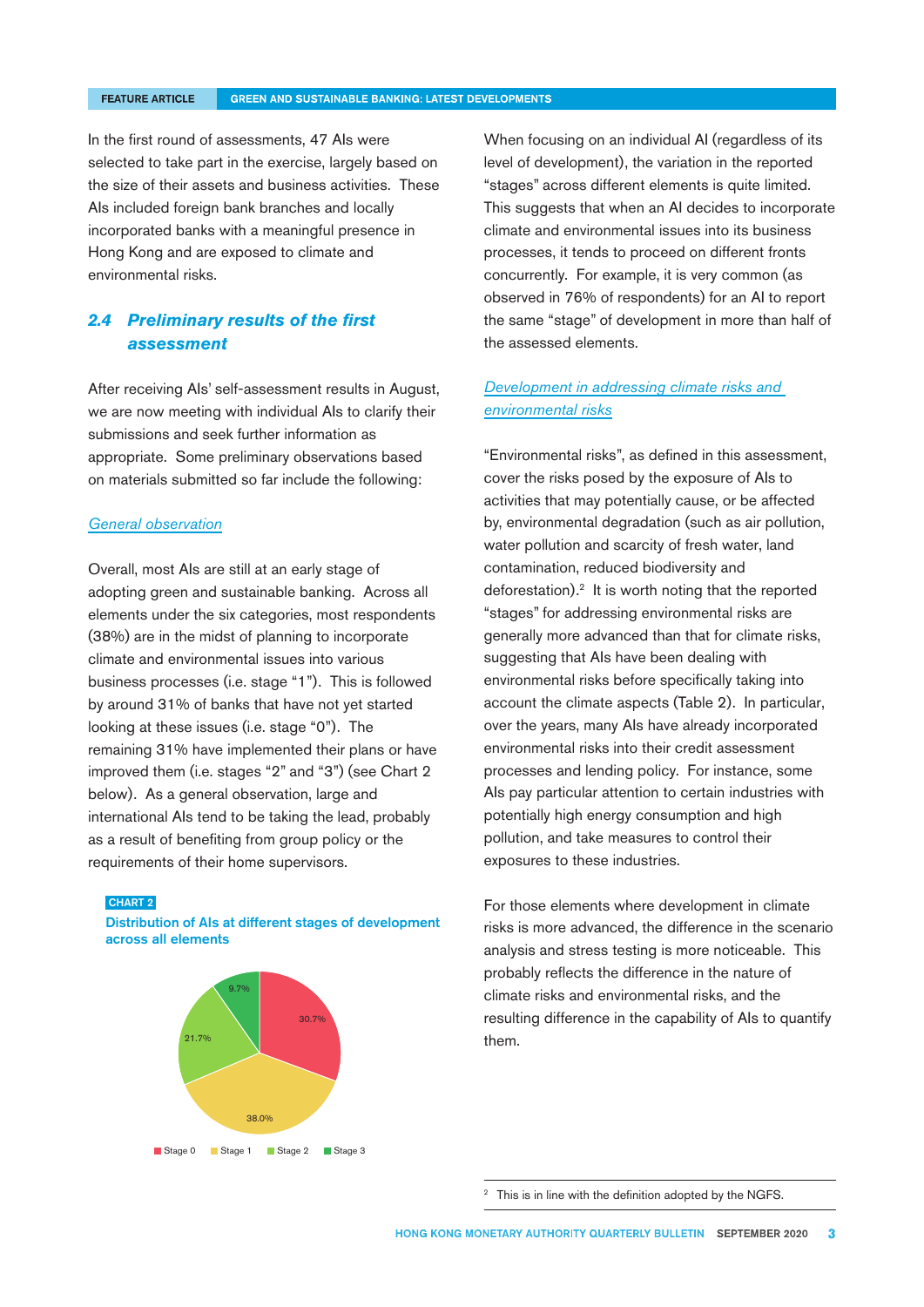Notwithstanding the observations above, the difference in the stages of development between climate risks and environmental risks is not tangible. Hence, for simplicity, the discussion below focuses on the climate aspect.

### TABLE 2

Differences in development between climate risks and environmental risks

| Elements where<br>more Als have<br>started/planned to<br>deal with climate<br>risks                                    | Elements where<br>more Als have<br>started/planned to<br>deal with<br>environmental<br>risks                                                                                                                                                                      | Elements where<br>the same number<br>of Als started/<br>planned to deal<br>with <b>both</b> |
|------------------------------------------------------------------------------------------------------------------------|-------------------------------------------------------------------------------------------------------------------------------------------------------------------------------------------------------------------------------------------------------------------|---------------------------------------------------------------------------------------------|
| Board and senior<br>management<br>oversight,<br>strategic plan,<br>scenario analysis,<br>stress testing,<br>indicators | Business plan,<br>risk identification,<br>risk measurement,<br>risk monitoring,<br>risk reporting, risk<br>control and<br>mitigation, lending<br>policy, investment<br>policy, targets,<br>staff capacity, data<br>collection and<br>processing,<br>communication | Role and<br>responsibilities,<br>financial plan                                             |

### *Areas with more advanced developments*

AIs generally are more advanced in: (1) board and senior management oversight, (2) strategic plan, and (3) lending policy (Chart 3). For these elements, more than 80% of AIs have taken various measures including formulating action plans to address climate risks.

Board and senior management oversight and strategic plan are the natural starting points when AIs begin to deal with climate and environmental risks, as guidance from the top is always crucial to the allocation of the resources needed to address these challenges. It is noteworthy that certain smaller AIs have also begun their journey and are in the process of building up the knowledge and capacity to identify their relevant risk factors.

As mentioned earlier, AIs are generally more advanced in dealing with environmental risk in their lending policies than with climate risks. However, some AIs are also making good progress in addressing climate risks in their lending policies. For example, some AIs have developed and implemented lending policies related to specific business activities or industry sectors (e.g. energy, utilities, agriculture), where climate factors are explicitly considered by taking into account the relevant industry certification schemes, environmental regulatory requirements and greenhouse gas emissions.

#### CHART 3

Distribution of AIs in areas with more advanced development (climate risks only)



### *Areas with more room for development*

AIs are generally less developed in the elements of (1) financial plan, (2) scenario analysis, (3) stress testing, (4) investment policy, and (5) data collection and processing (Chart 4). In these five areas, around 40% of AIs have not yet started dealing with climate risks, or no AI reported progress in advancing to the "monitoring" stage (i.e. stage 3).

Many AIs consider data availability to be one of the major challenges in climate risk management. Specifically, they lack data and information about their clients' climate risk profiles and emissions. As a result, some AIs are engaging with their clients and looking to external data providers, in an effort to bridge the data gap over time.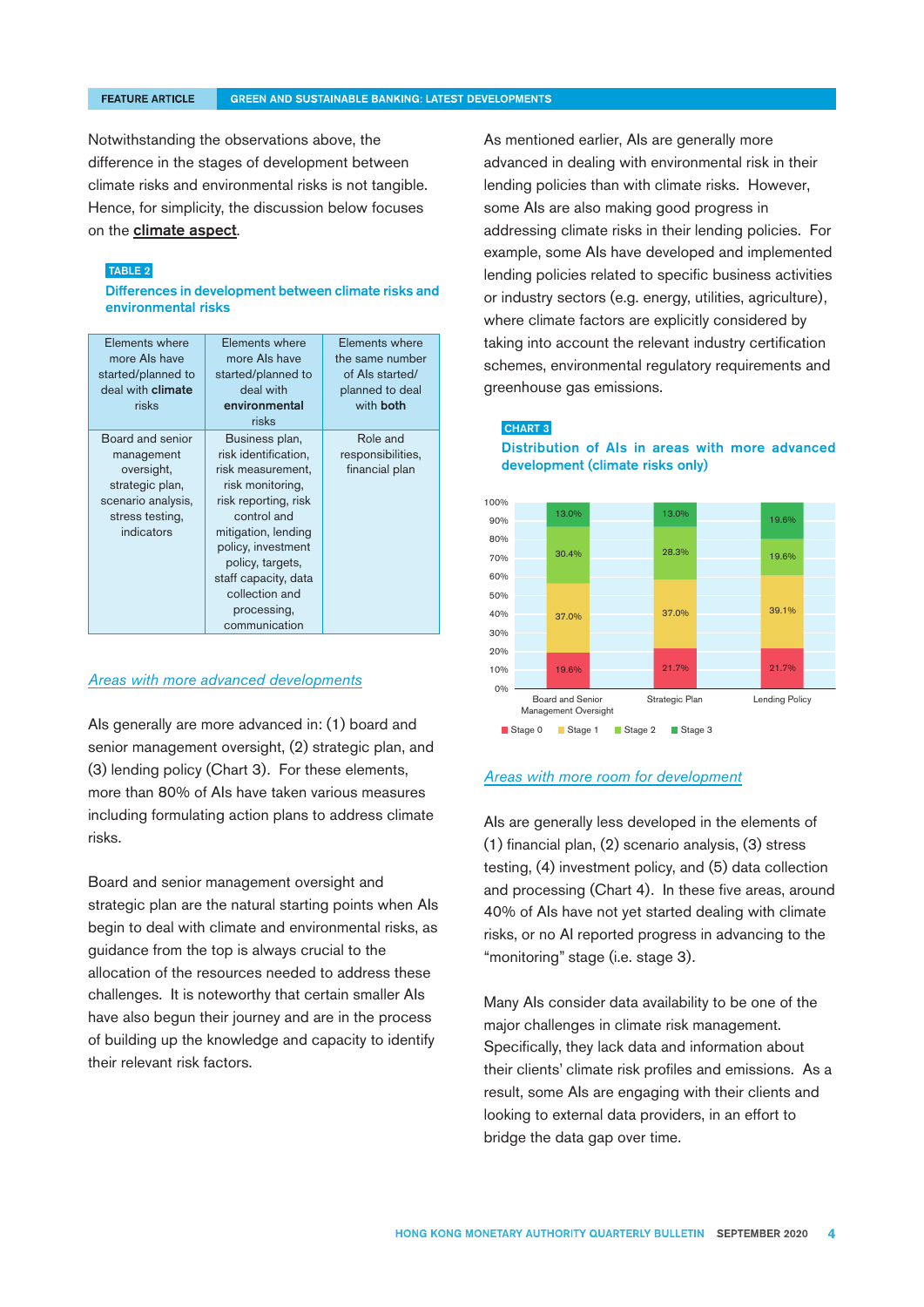#### **FEATURE ARTICLE**

#### **GREEN AND SUSTAINABLE BANKING: LATEST DEVELOPMENTS**

Scenario analysis and stress testing remain a major area for development. It is noted that certain international AIs have piloted scenario analysis at the group level to assess the impact of climate risks for certain client groups. However, as the methodology is still evolving, the results are not generally fed into the daily credit assessment process. Some AIs have also commenced data gap analysis and are in the process of exploring the modelling methodology to develop the pilot test. Other AIs attribute the difficulty to the lack of relevant internal data for quantifying and modelling the impact of climate risks.

For the financial plan, while a few AIs have set financial targets to pursue green and sustainable finance opportunities, or set energy consumption or emission targets to reduce the impact of climate change, many AIs are still in the process of embedding climate considerations into their budgeting exercise and financial forecast. Some AIs have also pointed out that the incorporation of climate considerations into the financial plan will require the results of scenario analysis and quantification of the relevant risks.

Developments in the investment policy are still at an early stage. Part of the reason is that certain AIs do not engage in significant investment activities in their Hong Kong operations.

#### CHART 4

Distribution of AIs in areas with more room for development (climate risks only)



Overall, the preliminary results suggest this exercise can be useful in identifying areas for development, so that we can stay focused and work with the industry to address the identified gaps and challenges. Indeed, we want to reiterate that the assessment is not a pass or fail test. Through this process, we are facilitating AIs to formulate their strategies and approaches to address climate and environmental risks, and inform our design of the supervisory expectation under Phase II of our three-phased approach.

## **3. Work under Phase II**

# **3.1 White paper on Green and** *Sustainable Banking*

In Phase II, our focus is on the development of supervisory expectation. To help AIs' formulate their plan to develop green and sustainable banking, a white paper<sup>3</sup> was published in June outlining the HKMA's initial thinking on supervisory expectations. Our thoughts are summarised in nine guiding principles, covering governance, strategy, risk management and disclosure. They are designed to help AIs develop a governance framework and strategy for managing the risks and opportunities brought by climate change, and to provide guidance in taking account of climate considerations in AIs' risk management framework and the formulation of an approach to climate-related information disclosure.

# *3.2 Range of practices for management of climate risks*

In addition to the white paper providing references to AIs in developing their own approaches to climate risk management, the HKMA also issued a circular in July outlining a range of practices<sup>4</sup> that the more advanced AIs have adopted or planned to adopt in managing climate risks. The circular is designed to inspire how AIs could develop their approach to the management of climate risks, taking into consideration the nature, scale and complexity of their businesses.

<sup>3</sup> [See: https://www.hkma.gov.hk/media/eng/doc/key-information/](https://www.hkma.gov.hk/media/eng/doc/key-information/guidelines-and-circular/2020/20200630e1a1.pdf) guidelines-and-circular/2020/20200630e1a1.pdf

[See: https://www.hkma.gov.hk/media/eng/doc/key-information/](https://www.hkma.gov.hk/media/eng/doc/key-information/guidelines-and-circular/2020/20200707e1a1.pdf) guidelines-and-circular/2020/20200707e1a1.pdf